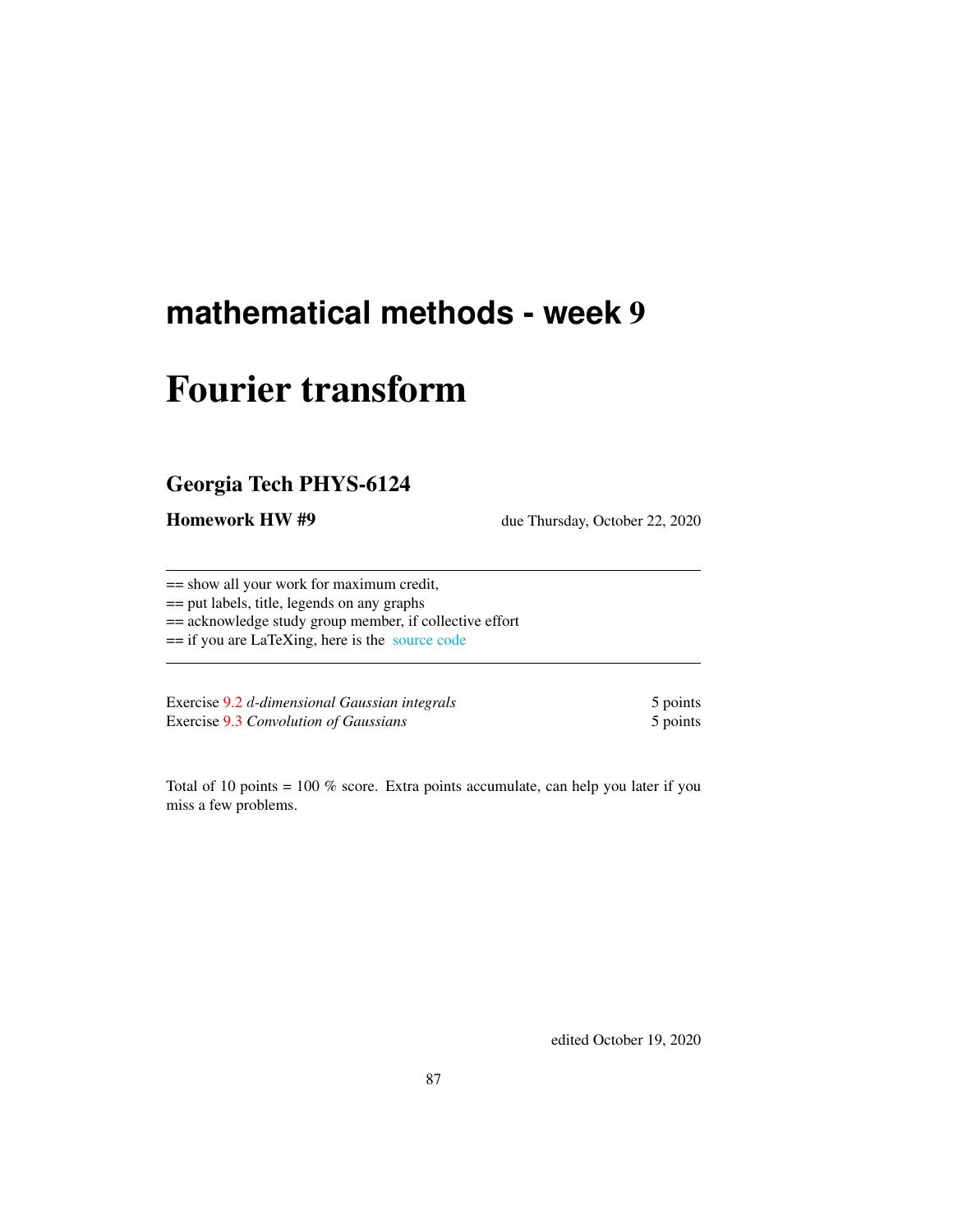# Week 9 syllabus Tuesday, October 13, 2020

There is only one thing which interests me vitally now, and that is the recording of all that which is omitted in books. Nobody, as far as I can see, is making use of those elements in the air which give direction and motivation to our lives.

— Henry Miller, *Tropic of Cancer*

This week's lectures are related to AWH Chapter 19 *Fourier Series* [\(click here\),](http://ChaosBook.org/library/ArWeHa13chap19.pdf) but I prefer Stone and Goldbart [\[3\]](#page-5-2) [\(click here\)](http://ChaosBook.org/library/StGoAppB.pdf) Appendix B exposition, which I follow closely in the online recorded lectures. The fastest way to watch any week's lecture videos is by letting YouTube run the [course playlist \(click here\).](https://www.youtube.com/watch?v=EjRrjE71dQo&list=PLVcaOb64gCp-J115RvfOhE1Yb4s584Mho&index=78)

- ChaosBook Sect. A24.4 *[Continuum field theory](http://ChaosBook.org/chapters/ChaosBook.pdf#section.X.4)*: Fourier transform as the limit of a discrete Fourier transform.
	- *Propagator in continuum limit*
- Stone and Goldbart [\(click here\)](http://ChaosBook.org/library/StGoAppB.pdf) Appendix B.1 *Fourier Series*
	- *Propagator in continuum limit*
	- *Fourier representation, circular Kronecker delta, take #2*
	- *Fourier series*
	- *Circular Dirac delta function*
- Stone and Goldbart [\(click here\)](http://ChaosBook.org/library/StGoAppB.pdf) Appendix B.2 *Fourier integral transforms*
	- *Fourier integral transform*
	- *Persival identity*
	- *Fourier transform of a Gaussian*
		- Exercise [9.3](#page-5-1) *Convolution of Gaussians*
	- *Convolution of Gaussians*
	- *Covariance evolution*
		- **[Cigar is sometimes just a cigar](http://ChaosBook.org/~predrag/courses/PHYS-6124-20/videos/week9/cigar.pdf)**
		- \* sect. [9.2](#page-3-0) *A bit of noise.*
		- **[Noise : seminars and papers](http://ChaosBook.org/overheads/noise/index.html)**
	- *The fearful power of symmetry translational invariance*
		- example [9.1](#page-2-0) *Circulant matrices.*
		- example [9.2](#page-3-1) *Convolution theorem for matrices.*

#### Optional reading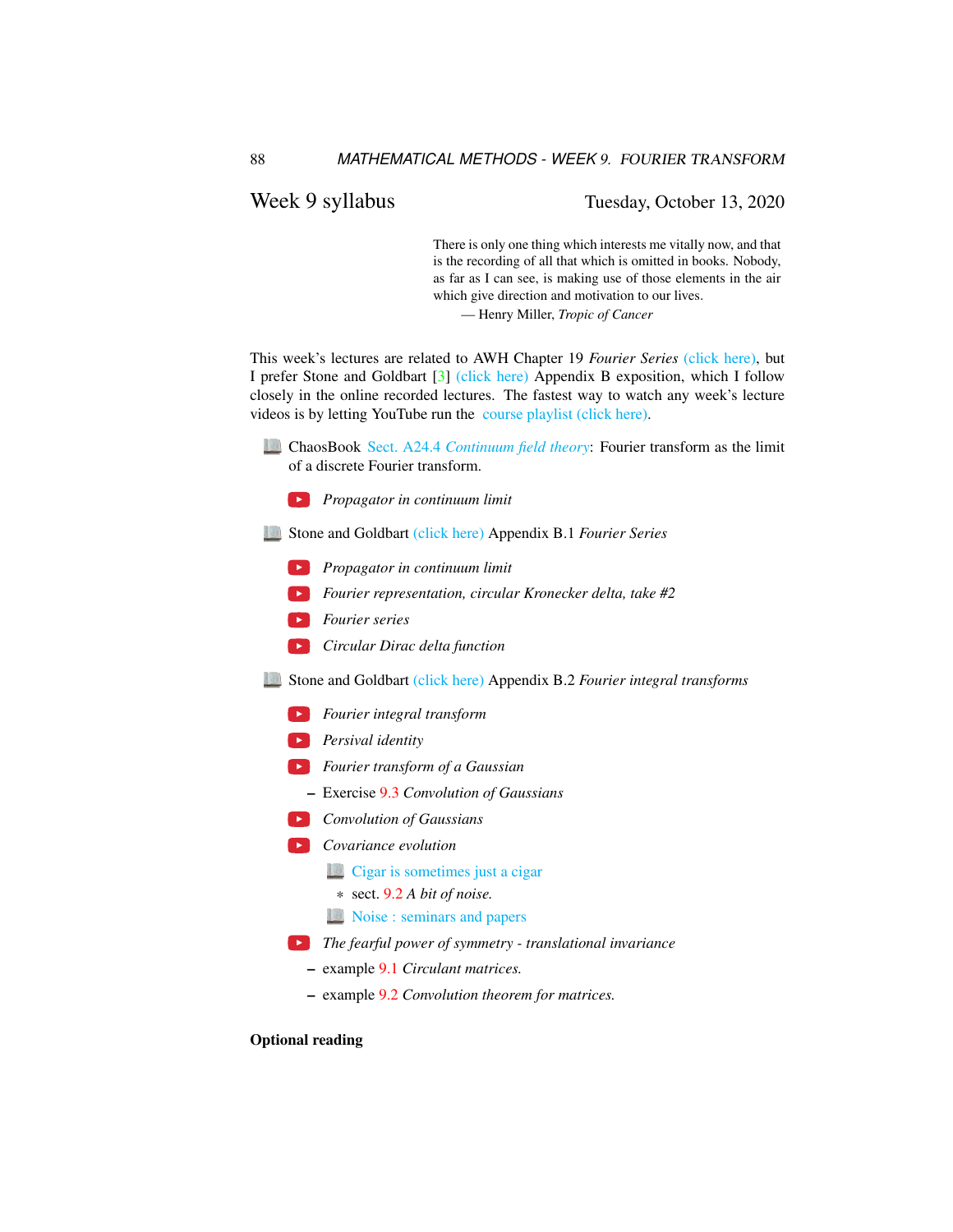#### 9.1. EXAMPLES 89

*Discussion: Verbotten! We will not prove Reimann Hypothesis, nor will we explain Wiles proof of Fermat Conjecture in this course. No other course offers intuition. You do not know how lucky you are, boy. You could be back in US back in US back in USSR. As a rule, I do not approve of abuse of children, but Prof. Z is for your own good. Learning from your mistakes is the only way to learn. Countable infinity of professorial opinions. Getting a beating from a class in uprising.*

**Farazmand notes on [Fourier transforms.](http://ChaosBook.org/~predrag/courses/PHYS-6124-20/FourierLectFaraz.pdf)** 

- **Grigoriev** notes
	- [4. Integral transforms,](http://ChaosBook.org/~predrag/courses/PHYS-6124-20/ln4.pdf) 4.3-4.4 square wave, Gibbs phenomenon;
	- [5. Fourier transform:](http://ChaosBook.org/~predrag/courses/PHYS-6124-20/ln5.pdf) 5.1-5.6 inverse, Parseval's identity, ..., examples
- Roger Penrose [\[2\]](#page-5-3) [\(click here\)](http://ChaosBook.org/library/Penr04-9.pdf) chapter on Fourier transforms is sophisticated, but too pretty to pass up.
- [Alex Kontorovich,](https://sites.math.rutgers.edu/~alexk) on the history of [Fourier series:](https://threadreaderapp.com/thread/1171519369089667072.html) As often happens in mathematics, Fourier was trying to do something completely unrelated when he stumbled on Fourier series. What was it? He was studying the propagation of heat in a uniform medium.
- **Bernard Maurey,** *[Fourier, One Man, Several Lives](https://www.ems-ph.org/journals/newsletter/pdf/2019-09-113.pdf#page=10)* **(2019).**

#### **Question** 9.1. Henriette Roux asks

Q You usually explain operations by finite-matrix examples, but in exercise [9.3](#page-5-1) you asked us to show that the Fourier transform of the convolution corresponds to the product of the Fourier transforms only for continuum integrals. The exercise gives me no intuition for what a convolution *is*.

A "Convolution" is a matrix multiplication for translationally invariant matrix operators. For what that is for discrete Fourier transforms, and what is a "convolution theorem" for matrices, see example [9.2](#page-3-1) and **The fearful power of symmetry** - translational invariance.

# 9.1 Examples

<span id="page-2-0"></span>**Example** 9.1. *Circulant matrices. An* [L×L] *circulant matrix*

<span id="page-2-1"></span>
$$
C = \begin{bmatrix} c_0 & c_{L-1} & \dots & c_2 & c_1 \\ c_1 & c_0 & c_{L-1} & c_2 \\ \vdots & c_1 & c_0 & \ddots & \vdots \\ c_{L-2} & \ddots & c_{L-1} & c_0 \\ c_{L-1} & c_{L-2} & \dots & c_1 & c_0 \end{bmatrix},
$$
(9.1)

*has eigenvectors (discrete Fourier modes) and eigenvalues*  $Cv_k = \lambda_k v_k$ 

$$
v_k = \frac{1}{\sqrt{L}} (1, \omega^k, \omega^{2k}, \dots, \omega^{k(L-1)})^{\mathrm{T}}, \qquad k = 0, 1, \dots, L-1
$$
  

$$
\lambda_k = c_0 + c_{L-1} \omega^k + c_{L-2} \omega^{2k} + \dots + c_1 \omega^{k(L-1)}, \qquad (9.2)
$$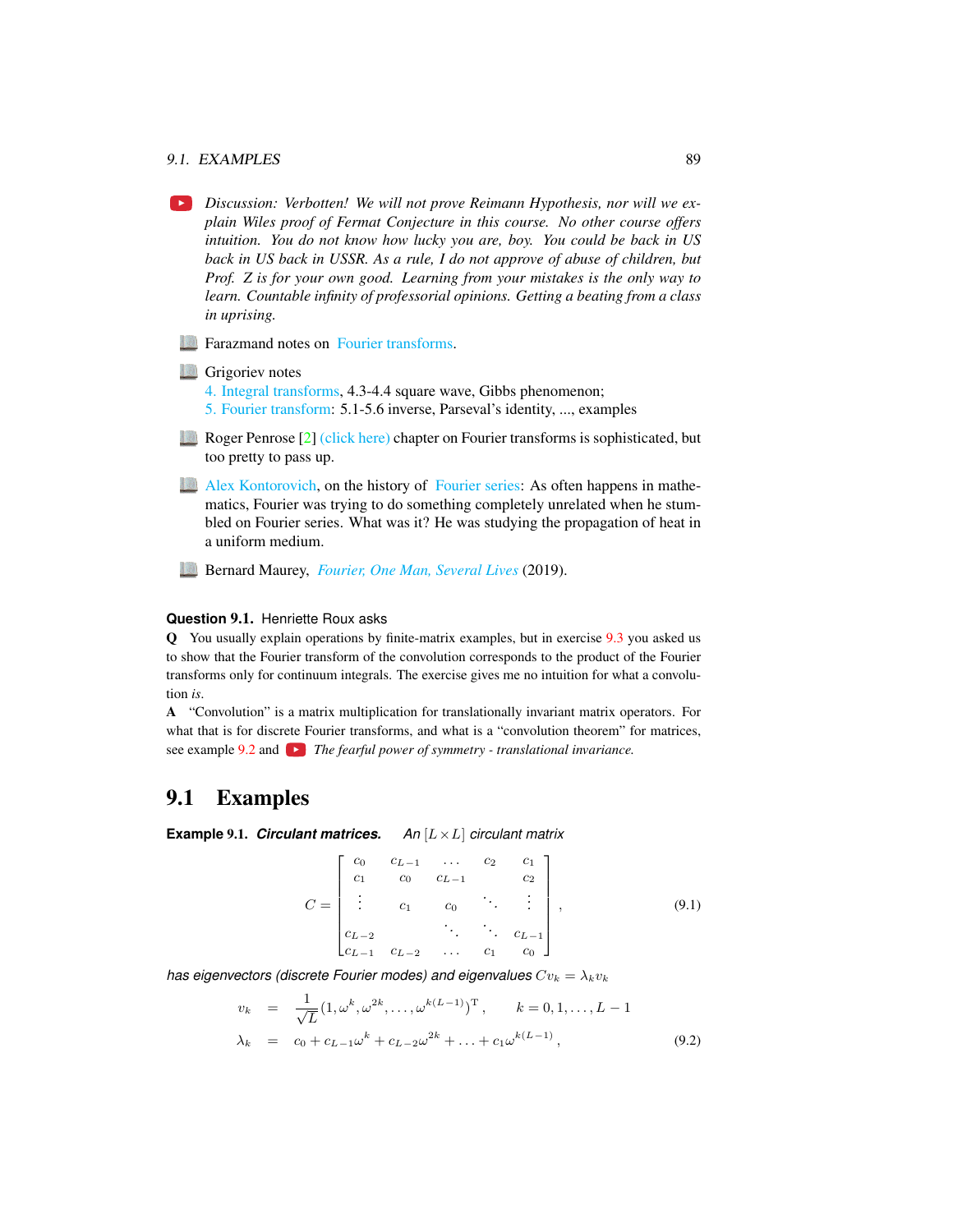*where*

$$
\omega = e^{2\pi i/L} \tag{9.3}
$$

*is a root of unity. The familiar examples are the one-lattice site shift matrix*  $(c_1 = 1,$  *all other*  $c_k = 0$ *), and the lattice Laplacian*  $\Box$ *.* 

<span id="page-3-1"></span>**Example** 9.2. *Convolution theorem for matrices. Translation-invariant matrices can only depend on differences of lattice positions,*

$$
C_{ij} = C_{i-j,0} \tag{9.4}
$$

All content of a translation-invariant matrix is thus in its first row  $C_{n0}$ , all other rows are *its cyclic translations, so translation-invariant matrices are always of the circulant form [\(9.1\)](#page-2-1). A product of two translation-invariant matrices can be written as*

$$
A_{im} = \sum_{j} B_{ij} C_{jm} \Rightarrow A_{i-m,0} = \sum_{j} B_{i-j,0} C_{j-m,0},
$$

*i.e., in the "convolution" form*

$$
A_{n0} = (BC)_{n0} = \sum_{\ell} B_{n-\ell,0} C_{\ell 0}
$$
\n(9.5)

which only uses a single row of each matrix; N operations, rather than the matrix multiplication  $N^2$  operations for each of the  $N$  components  $A_{n0}$ .

*A circulant matrix is constructed from powers of the shift matrix, so it is diagonalized by the discrete Fourier transform, i.e., unitary matrix* U*. In the Fourier representation, the convolution is thus simply a product of* k*th Fourier components (no sum over* k*):*

$$
UAU^{\dagger} = UBU^{\dagger}UCU^{\dagger} \quad \rightarrow \quad \tilde{A}_{kk} = \tilde{B}_{kk}\tilde{C}_{kk} \,. \tag{9.6}
$$

*That requires only 1 multiplication for each of the* N *components*  $A_{n0}$ .

# <span id="page-3-0"></span>9.2 A bit of noise

Fourier invented Fourier transforms to describe the diffusion of heat. How does that come about?

Consider a noisy *discrete time* trajectory

<span id="page-3-2"></span>
$$
x_{n+1} = x_n + \xi_n, \qquad x_0 = 0, \tag{9.7}
$$

where  $x_n$  is a d-dimensional state vector at time n,  $x_{n,j}$  is its jth component, and  $\xi_n$ is a noisy kick at time  $n$ , with the prescribed probability distribution of zero mean and the covariance matrix (diffusion tensor)  $\Delta$ ,

<span id="page-3-3"></span>
$$
\langle \xi_{n,j} \rangle = 0, \qquad \langle \xi_{n,i} \, \xi_{m,j}^T \rangle = \Delta_{ij} \, \delta_{nm} \,, \tag{9.8}
$$

where  $\langle \cdots \rangle$  stands for average over many realizations of the noise. Each 'Langevin' trajectory  $(x_0, x_1, x_2, \dots)$  is an example of a Brownian motion, or diffusion.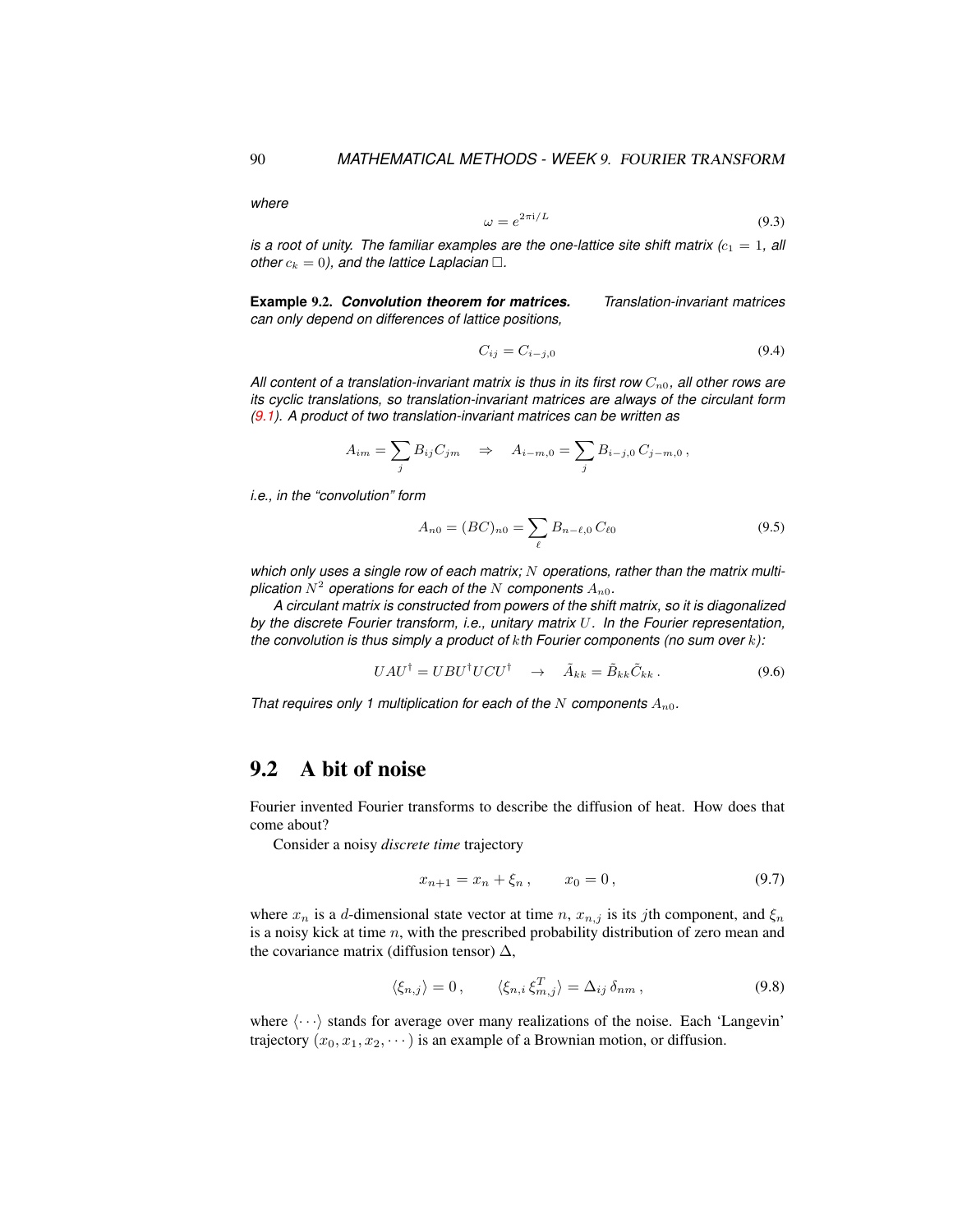#### REFERENCES 91

In the Fokker-Planck description individual noisy trajectories [\(9.7\)](#page-3-2) are replaced by the evolution of a density of noisy trajectories, with the action of discrete one-time step *Fokker-Planck operator* on the density distribution  $\rho$  at time n,

<span id="page-4-0"></span>
$$
\rho_{n+1}(y) = [\mathcal{L}\rho_n](y) = \int dx \, \mathcal{L}(y,x) \, \rho_n(x) \,, \tag{9.9}
$$

given by a normalized Gaussian (work through exercise [9.2\)](#page-5-0)

<span id="page-4-1"></span>
$$
\mathcal{L}(y,x) = \frac{1}{N} e^{-\frac{1}{2}(y-x)^T \frac{1}{\Delta}(y-x)}, \quad N = (2\pi)^{d/2} \sqrt{\det(\Delta)}, \quad (9.10)
$$

which smears out the initial density  $\rho_n$  diffusively by noise of covariance [\(9.8\)](#page-3-3). The covariance  $\Delta$  is a symmetric  $\left[ d \times d \right]$  matrix which can be diagonalized by an orthogonal transformation, and rotated into an ellipsoid with  $d$  orthogonal axes, of different widths (covariances) along each axis. You can visualise the Fokker-Planck operator [\(9.9\)](#page-4-0) as taking a  $\delta$ -function concentrated initial distribution centered on  $x = 0$ , and smearing it into a cigar shaped noise cloud.

As  $\mathcal{L}(y, x) = \mathcal{L}(y - x)$ , the Fokker-Planck operator acts on the initial distribution as a *convolution*,

$$
[\mathcal{L}\rho_n](y) = [\mathcal{L} * \rho_n](y) = \int dx \, \mathcal{L}(y-x) \, \rho_n(x)
$$

Consider the action of the Fokker-Planck operator on a normalized, cigar-shaped Gaussian density distribution

$$
\rho_n(x) = \frac{1}{N_n} e^{-\frac{1}{2}x^T \frac{1}{\Delta_n} x}, \qquad N_n = (2\pi)^{d/2} \sqrt{\det(\Delta_n)}.
$$
 (9.11)

That is also a cigar, but in general of a different shape and orientation than the Fokker-Planck operator [\(9.10\)](#page-4-1). As you can check by working out exercise [9.3,](#page-5-1) a convolution of a Gaussian with a Gaussian is again a Gaussian, so the Fokker-Planck operator maps the Gaussian  $\rho_n(x_n)$  into the Gaussian

$$
\rho_{n+1}(x) = \frac{1}{N_{n+1}} e^{-\frac{1}{2}x^T \frac{1}{\Delta_n + \Delta} x}, \qquad N_{n+1} = (2\pi)^{d/2} \sqrt{\det(\Delta_n + \Delta)} \tag{9.12}
$$

one time step later.

In other words, covariances  $\Delta_n$  add up. This is the d-dimensional statement of the familiar fact that cumulative error squared is the sum of squares of individual errors. When individual errors are small, and you are adding up a sequence of them in time, you get Brownian motion. If the individual errors are small and added independently to a solution of deterministic equations (so-called 'drift'), you get the Langevin and the Fokker-Planck equations.

## References

<span id="page-4-2"></span>[1] N. Bleistein and R. A. Handelsman, *[Asymptotic Expansions of Integrals](http://books.google.com/books?vid=ISBN9780486650821)* (Dover, New York, 1986).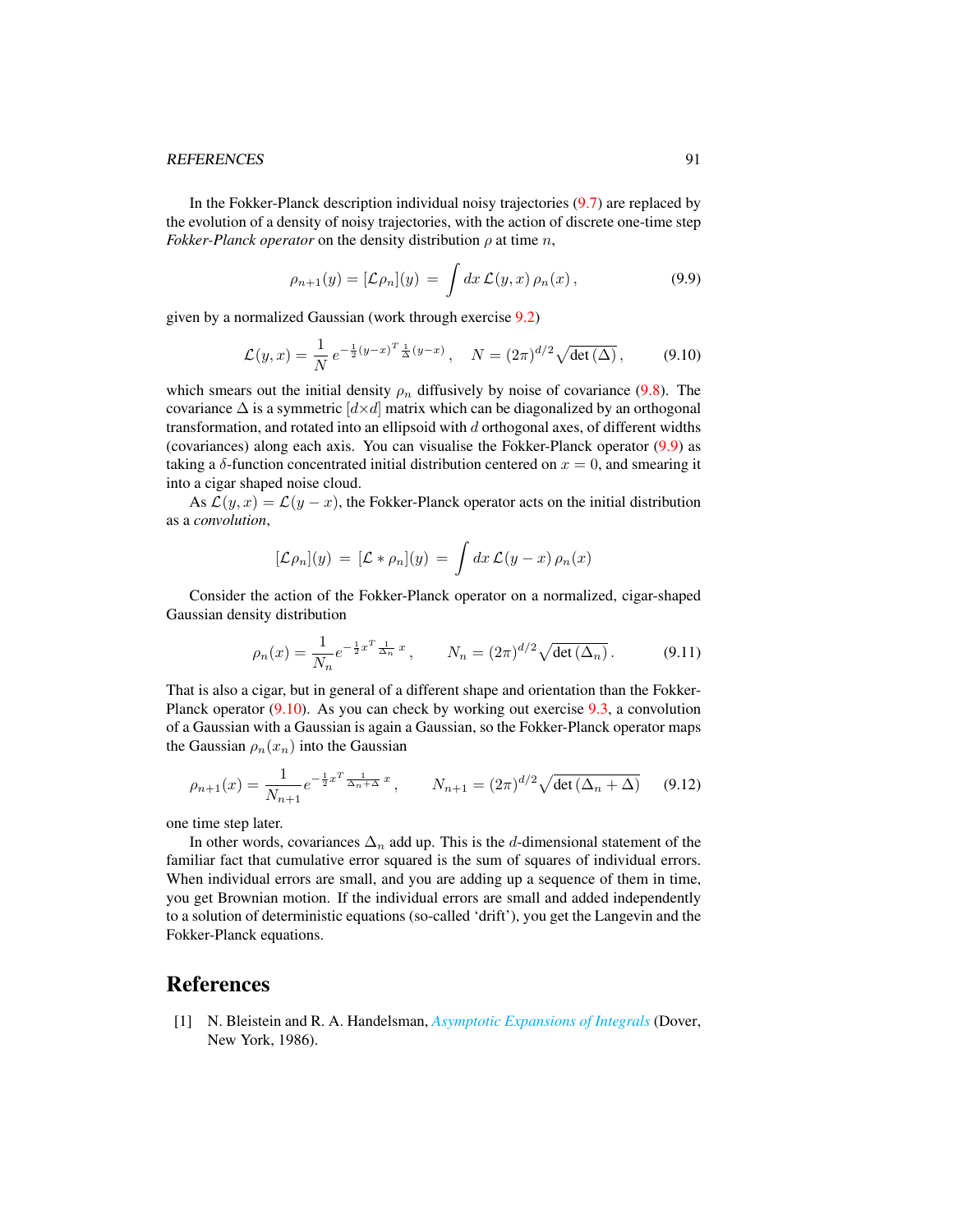- <span id="page-5-3"></span>[2] R. Penrose, *[The Road to Reality: A Complete Guide to the Laws of the Universe](http://books.google.com/books?vid=ISBN9781446418208)* (A. A. Knopf, New York, 2005).
- <span id="page-5-2"></span>[3] M. Stone and P. Goldbart, *[Mathematics for Physics: A Guided Tour for Graduate](http://dx.doi.org/10.1017/cbo9780511627040) [Students](http://dx.doi.org/10.1017/cbo9780511627040)* (Cambridge Univ. Press, Cambridge UK, 2009).

# **Exercises**

9.1. Who ordered  $\sqrt{\pi}$  ? Derive the Gaussian integral

$$
\frac{1}{\sqrt{2\pi}}\int_{-\infty}^{\infty}dx\ e^{-\frac{x^2}{2a}}=\sqrt{a}\,,\qquad a>0\,.
$$

assuming only that you know to integrate the exponential function  $e^{-x}$ . Hint, hint:  $x^2$  is a radius-squared of something.  $\pi$  is related to the area or circumference of something.

<span id="page-5-0"></span>9.2.  $d$ -dimensional Gaussian integrals. Show that the Gaussian integral in  $d$ -dimensions is given by

$$
Z[J] = \int d^d x \, e^{-\frac{1}{2}x^\top \cdot M^{-1} \cdot x + x^\top \cdot J} = (2\pi)^{d/2} |\det M|^{\frac{1}{2}} e^{\frac{1}{2} J^\top \cdot M \cdot J},
$$
(9.13)

where M is a real positive definite  $[d \times d]$  matrix, i.e., a matrix with strictly positive eigenvalues, x and J are d-dimensional vectors, and  $(\cdots)^{\top}$  denotes the transpose.

This integral you will see over and over in statistical mechanics and quantum field theory: it's called 'free field theory', 'Gaussian model', 'Wick expansion', etc.. This is the starting, 'propagator' term in any perturbation expansion.

Here we require that the real symmetric matrix  $M$  in the exponent is strictly positive definite, otherwise the integral is infinite. Negative eigenvalues can be accommodated by taking a contour in the complex plane [\[1\]](#page-4-2), see exercise 6.3 *Fresnel integral*. Zero eigenvalues require stationary phase approximations that go beyond the Gaussian saddle point approximation, typically to the Airy-function type stationary points, see exercise 7.2 *Airy function for large arguments*.

#### <span id="page-5-1"></span>9.3. Convolution of Gaussians.

(a) Show that the Fourier transform of the convolution

$$
[f * g](x) = \int d^d y f(x - y)g(y)
$$

corresponds to the product of the Fourier transforms

$$
[f * g](x) = \frac{1}{(2\pi)^d} \int d^d k F(k) G(k) e^{+ik \cdot x}, \qquad (9.14)
$$

where

$$
F(k) = \int \frac{d^dx}{(2\pi)^{d/2}} f(x) e^{-ik \cdot x}, \quad G(k) = \int \frac{d^dx}{(2\pi)^{d/2}} g(x) e^{-ik \cdot x}.
$$